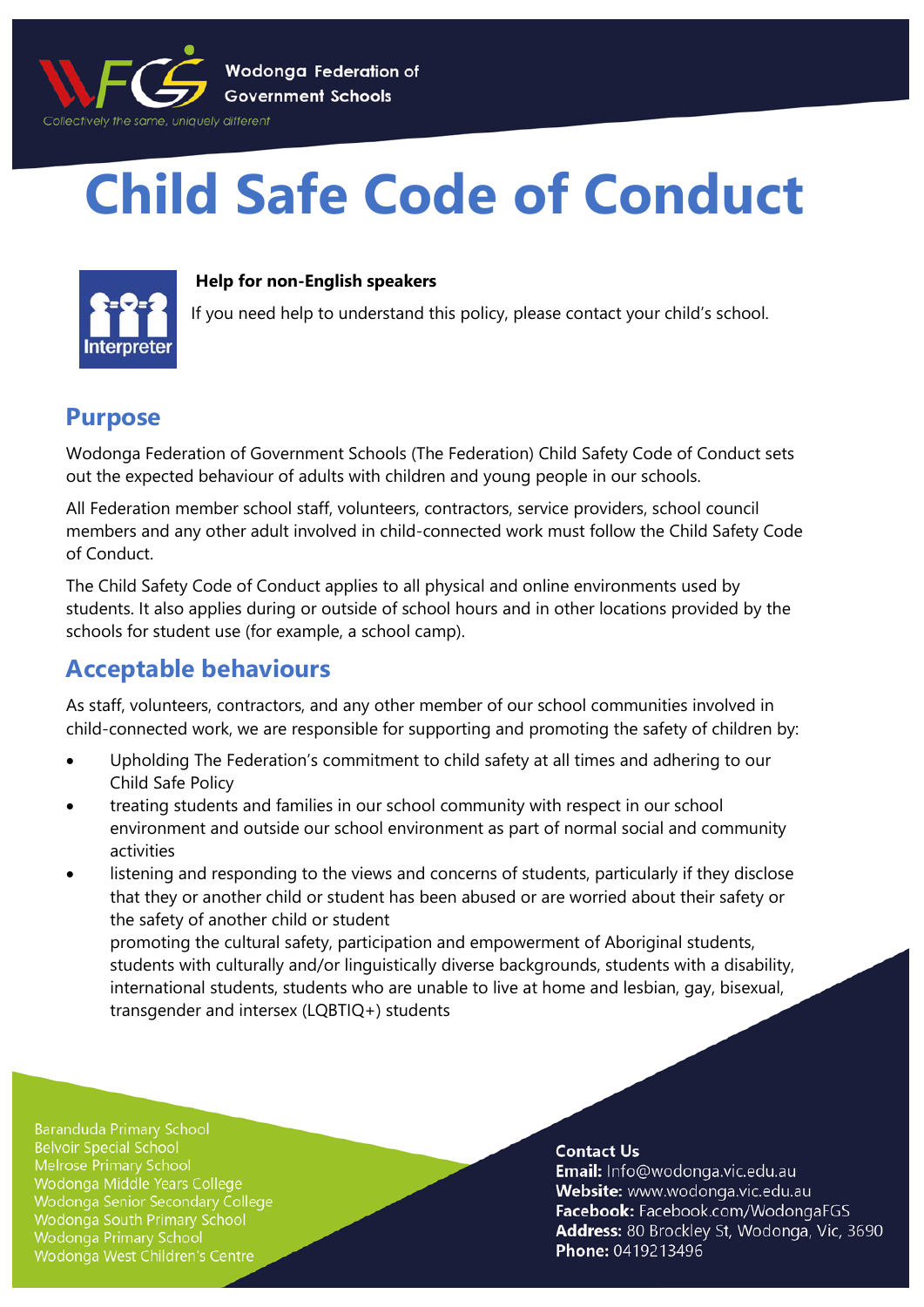

- ensuring, as far as practicable, that adults are not alone with a student one-to-one interactions between an adult and a student are to be in an open space or in line of sight of another adult
- reporting any allegations of child abuse or other child safety concerns to the Assistant Principal or Wellbeing Officer
- understanding and complying with all reporting and disclosure obligations (including mandatory reporting) in line with our child safety responding and reporting policy and procedures [insert link] and the [PROTECT Four Critical Actions](https://www.education.vic.gov.au/Documents/about/programs/health/protect/FourCriticalActions_ChildAbuse.pdf)
- if child abuse is suspected, ensure as quickly as possible that the student(s) are safe and protected from harm.

## **Unacceptable behaviours**

As staff, volunteers, contractors and member of our school community involved in child-connected work we must not:

- ignore or disregard any concerns, suspicions or disclosures of child abuse or harm
- develop a relationship with any student that could be seen as favouritism or amount to 'grooming' behaviour (for example, by offering gifts)
- display behaviours or engage with students in ways that are not justified by the educational or professional context
- ignore an adult's overly familiar or inappropriate behaviour towards a student
- discuss intimate topics or use sexualised language, except when needed to deliver the school curriculum or professional guidance
- treat a child or student unfavourably because of their disability, age, gender, race, culture, vulnerability, sexuality or ethnicity
- communicate directly with a student through personal or private contact channels (including by social media, email, instant messaging, texting etc) except where that communication is reasonable in all the circumstances, related to schoolwork or extra-curricular activities or where there is a safety concern or other urgent matter
- photograph or video a child or student in a school environment except in accordance with the [Photographing, Filming and Recording Students policy](https://www2.education.vic.gov.au/pal/photographing-students/policy) or where required for duty of care purposes
- consume alcohol against school policy or take illicit drugs in the school environment or at school events where students are present
- have contact with any student outside of school hours except when needed to deliver the school curriculum or professional guidance and parental permission has been sought.

**Baranduda Primary School Belvoir Special School** Melrose Primary School Wodonga Middle Years College Wodonga Senior Secondary College Wodonga South Primary School Wodonga Primary School Wodonga West Children's Centre

#### **Contact Us**

Email: Info@wodonga.vic.edu.au Website: www.wodonga.vic.edu.au Facebook: Facebook.com/WodongaFGS Address: 80 Brockley St, Wodonga, Vic, 3690 Phone: 0419213496